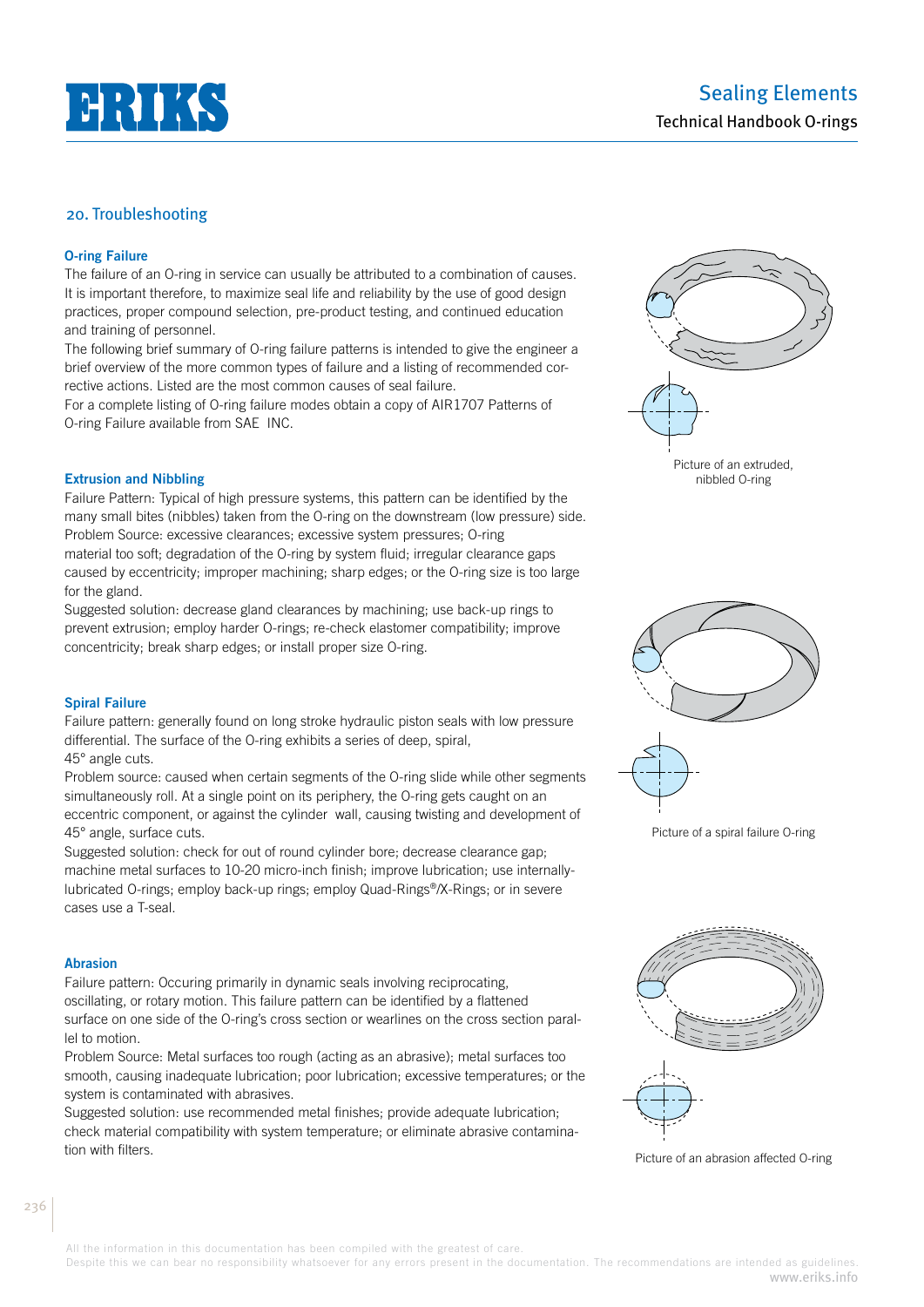

# 20. Troubleshooting

## **Compression Set**

Failure Pattern: common to both static and dynamic seals, compression set failure produces flat surfaces on both sides of the O-ring cross section in the area being sqeezed. Problem Source: selection of an elastomer with poor compression set properties; system pressure is too high; excessive swelling of O-ring material in system fluid; too much squeeze to achieve seal; incomplete curing of O-ring material during vulcanisation; or excessive system temperature.

Suggested Solutions: employ a low compression set elastomer; specify an O-ring material that resists operating or frictionally generated heat; re-check O-ring compatibility with system chemicals; reduce O-ring squeeze if possible; or inspect incoming O-rings for correct physical dimensions.

Failure Pattern: occurring in both static and dynamic seals exposed to atmospheres containing ozone and other air pollutants. This failure mode is marked by the appear-

Problem Source: ozone attacks unsaturated or double bond points in some polymer chains, causing chain scission. Cracking of the outside surface of the O-ring is the

Suggested Solution: employ O-ring elastomers that are resistant to ozone attack.

ance of many small surface cracks perpendicular to the direction of stress.





Picture of a cracked O-ring

### **Heat Hardening and Oxidation**

**Weather or Ozone Cracking**

result.

Failure Pattern: seen in both static and dynamic seals, in pneumatic or air service. The surface of the O-ring appears pitted and/or cracked, often accompanied by the flatness of high compression set.

Problem Source: excessive environmental temperature causing excessive

elastomer hardening, evaporation of plasticizer, and cracking from oxidation.

Suggested Solution: lower operating temperature or specify high temperature and oxidation resistant O-ring materials.



Picture of a hardened and oxidated O-ring

#### **Plasticizer Extraction**

Failure Pattern: occurring in both static and dynamic seals, primarily in fuel system service. This failure pattern is marked by small cracks in the O-ring stress area, accompanied by a loss of physical volume.

Problem Source: extraction of O-ring material plasticizer component by system chemicals or fluids in a dry-out situation.

Suggested Solution: employ chemically compatible O-ring material with low-to-no extractable plasticizer content.



All the information in this documentation has been compiled with the greatest of care.